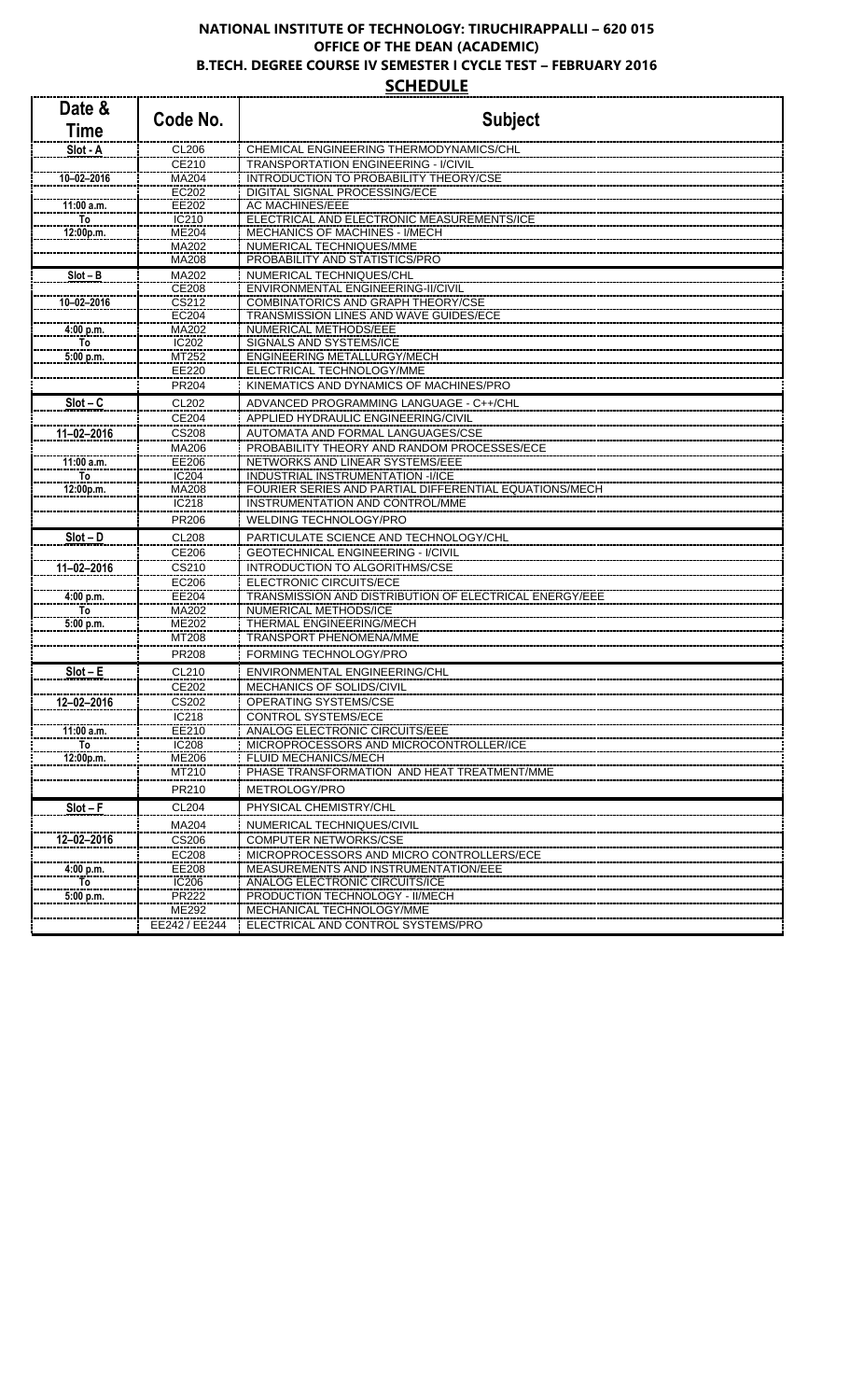## **NATIONAL INSTITUTE OF TECHNOLOGY: TIRUCHIRAPPALLI – 620 015 OFFICE OF THE DEAN (ACADEMIC)**

## **SCHEDULEB.TECH. DEGREE COURSE VI SEMESTER I CYCLE TEST– FEBRUARY 2016**

| Date & Time              | Code No.              | <b>Subject</b>                                                                    |
|--------------------------|-----------------------|-----------------------------------------------------------------------------------|
| Slot - A                 | CL304                 | CHEMICAL REACTION ENGINEERING - II/CHL                                            |
|                          | <b>CE308</b>          | WATER RESOURCES ENGINEERING/CIVIL                                                 |
| $10 - 02 - 2016$         | CS031                 | DATA WAREHOUSING AND DATA MINING/CSE                                              |
| 9:30 a.m.                | <b>EC308</b>          | <b>VLSI SYSTEMS/ECE</b>                                                           |
| <u>To</u>                | EE302                 | <b>POWER ELECTRONICS/EEE</b>                                                      |
| 10:30 a.m.               | IC302                 | CONTROL SYSTEMS - II/ICE                                                          |
|                          | ME308                 | COMPUTER AIDED DESIGN AND DRAFTING/MECH                                           |
|                          | MT304<br><b>PR302</b> | NON FERROUS EXTRACTION/MME<br>OPERATIONS RESEARCH/PRO                             |
| $Slot - B$               | <b>HM302</b>          | HUMAN PSYCHOLOGY AND ORGANIZATIONAL BEHAVIOR/CHL                                  |
|                          | CE302                 | <b>STRUCTURAL ANALYSIS - II/CIVIL</b>                                             |
| $10 - 02 - 2016$         | CS304                 | <b>SERVICE ORIENTED ARCHITECTURE/CSE</b>                                          |
| 2:30 p.m.                | EC306                 | MICROWAVE COMPONENTS AND CIRCUITS/ECE                                             |
| To                       | EE304                 | POWER SYSTEM PROTECTION AND SWITCH GEAR/EEE                                       |
| 3:30 p.m.                | IC304                 | PROCESS CONTROL/ICE                                                               |
|                          | <b>ME304</b>          | <b>AUTOMOBILE ENGINEERING/MECH</b>                                                |
|                          | MT306                 | PARTICULATE PROCESSING/MME                                                        |
|                          | <b>PR304</b>          | <b>WORK DESIGN AND FACILITIES PLANNING/PRO</b>                                    |
| $Slot - C$<br>11-02-2016 | CL308<br>CE304        | PROCESS DYNAMICS AND CONTROL/CHL<br><b>CONCRETE STRUCTURES - II/DRAWING/CIVIL</b> |
|                          | CS308                 | MOBILE APPLICATIONS DEVELOPMENT/CSE                                               |
| 9:30 a.m.                | EC310                 | <b>EMBEDDED SYSTEMS/ECE</b>                                                       |
| <b>To</b>                | EE308                 | <b>VLSI DESIGN/EEE</b>                                                            |
| 10:30 a.m.               | CS303                 | <b>COMPUTER NETWORKS/ICE</b>                                                      |
|                          | ME306                 | DESIGN OF MECHANICAL DRIVES/MECH                                                  |
|                          | MT310                 | METAL FORMING TECHNOLOGY/MME                                                      |
|                          | PR306                 | PRECISION ENGINEERING/PRO                                                         |
| $Slot - D$               | CL306                 | <b>EQUILIBRIUM STAGED OPERATIONS/CHL</b>                                          |
|                          | CE306                 | <b>DESIGN OF STEEL STRUCTURES/CIVIL</b>                                           |
| 11-02-2016               | CS302<br>EC304        | PRINCIPLES OF CRYPTOGRAPHY/CSE<br><b>MOBILE COMMUNICATION/ECE</b>                 |
| 2:30 p.m.                | EE306                 | MICROPROCESSOR AND MICROCONTROLLERS/EEE                                           |
|                          | <b>IC005</b>          | <b>MEMS AND NANOTECHNOLOGY/ICE</b>                                                |
| To <sup>-</sup>          | <b>ME302</b>          | <b>TURBO MACHINES/MECH</b>                                                        |
| 3:30 p.m.                | MT308                 | NON-FERROUS PHYSICAL METALLURGY/MME                                               |
|                          | <b>PR308</b>          | COMPUTER AIDED DESIGN AND ENGINEERING/PRO                                         |
| $Slot - E$               | CL320                 | PROCESS INSTRUMENTATION/CHL                                                       |
|                          | CE474                 | TRAFFIC ENGINEERING AND SAFETY/CIVIL                                              |
| $12 - 02 - 2016$         | CS306                 | MICROPROCESSORS AND MICRO CONTROLLERS/CSE                                         |
| $9:30$ a.m.              | EC302<br>EE001        | <b>DIGITAL COMMUNICATION/ECE</b><br><b>POWER GENERATION SYSTEMS/EEE</b>           |
| То                       | <b>IC306</b>          | PRODUCT DESIGN AND DEVELOPMENT/ICE                                                |
| 10:30 a.m.               | ME356                 | REFRIGERATION AND AIR-CONDITIONING/MECH                                           |
|                          | M1012                 | NON DESTRUCTIVE TESTING AND FAILURE ANALYSIS/MME                                  |
|                          | PR310                 | MECHATRONICS AND INDUSTRIAL AUTOMATION/PRO                                        |
| $Slot - F$               | CL324                 | PIPELINE CORROSION AND CATHODIC PROTECTION/CHL (ALONG WITH VIII STUDENTS)         |
|                          | CE485                 | MARINE FOUNDATION ENGINEERING/CIVIL                                               |
|                          | CS001                 | DESIGN AND ANALYSIS OF PARALLEL ALGORITHMS/CSE                                    |
| 12-02-2016               | EC352                 | NETWORKS AND PROTOCOLS/ECE                                                        |
| 2:30 p.m.<br>To          | EE021<br><b>IC027</b> | COMPUTER ARCHITECTURE/EEE<br>NEURAL NETWORKS, FUZZY LOGIC AND CONTROL/ICE         |
| 3:30 p.m.                | ME354                 | ADVANCED IC ENGINES/MECH                                                          |
|                          | <b>MT011</b>          | FATIQUE, CREEP AND FRACTURE MECHANICS/MME                                         |
|                          | <b>PR024</b>          | <b>DESIGN FOR MANUFACTURE AND ASSEMBLY/PRO</b>                                    |
| $SLOT - G$               | CL317                 | NUCLEAR ENGINEERING/CHL                                                           |
| 15-02-2016               | <b>CE442</b>          | ADVANCED SURVEYING TECHNIQUES/CIVIL                                               |
| 9:30a.m.<br>To           | CE441<br>CS063        | GIS AND REMOTE SENSING/CIVIL<br><b>REAL TIME SYSTEMS/CSE</b>                      |
| 10:30 a.m.               | CS356                 | DATA STRUCTURES AND ALGORITHMS/ECE                                                |
|                          | <b>IC045</b>          | <b>EMBEDDED SYSTMES/ICE</b>                                                       |
|                          | PR041                 | DESIGN AND ANALYSIS OF EXPERIMENTS/PRO                                            |
| $SLOT-F1$                |                       |                                                                                   |
| 15-02-2016               |                       |                                                                                   |
| 2:30 p.m.<br>To          | PR044                 | LEAN MANUFACTURING / PRO                                                          |
| 3:30 p.m.                |                       |                                                                                   |
| <b>HONOURS</b>           | <b>CS090</b>          | DISTRIBUTED ALGORITHMS(HONOURS)                                                   |
| 15-02-2016               | <b>IC092</b>          | ADVANCED PROCESS CONTROL (HONOURS)                                                |
| 2:30 p.m.                | EE090                 | MODERN CONTROL SYSTEMS/EEE(HONOURS) (ALONG WITH VIII STUDENTS)                    |
| To                       | EC092                 | DESIGN OF ASICS/ECE(HONOURS)                                                      |
| 3:30 p.m.                | MT095                 | RECENT DEVELOPMENTS IN WELDING PROCESSES (HONOURS)                                |